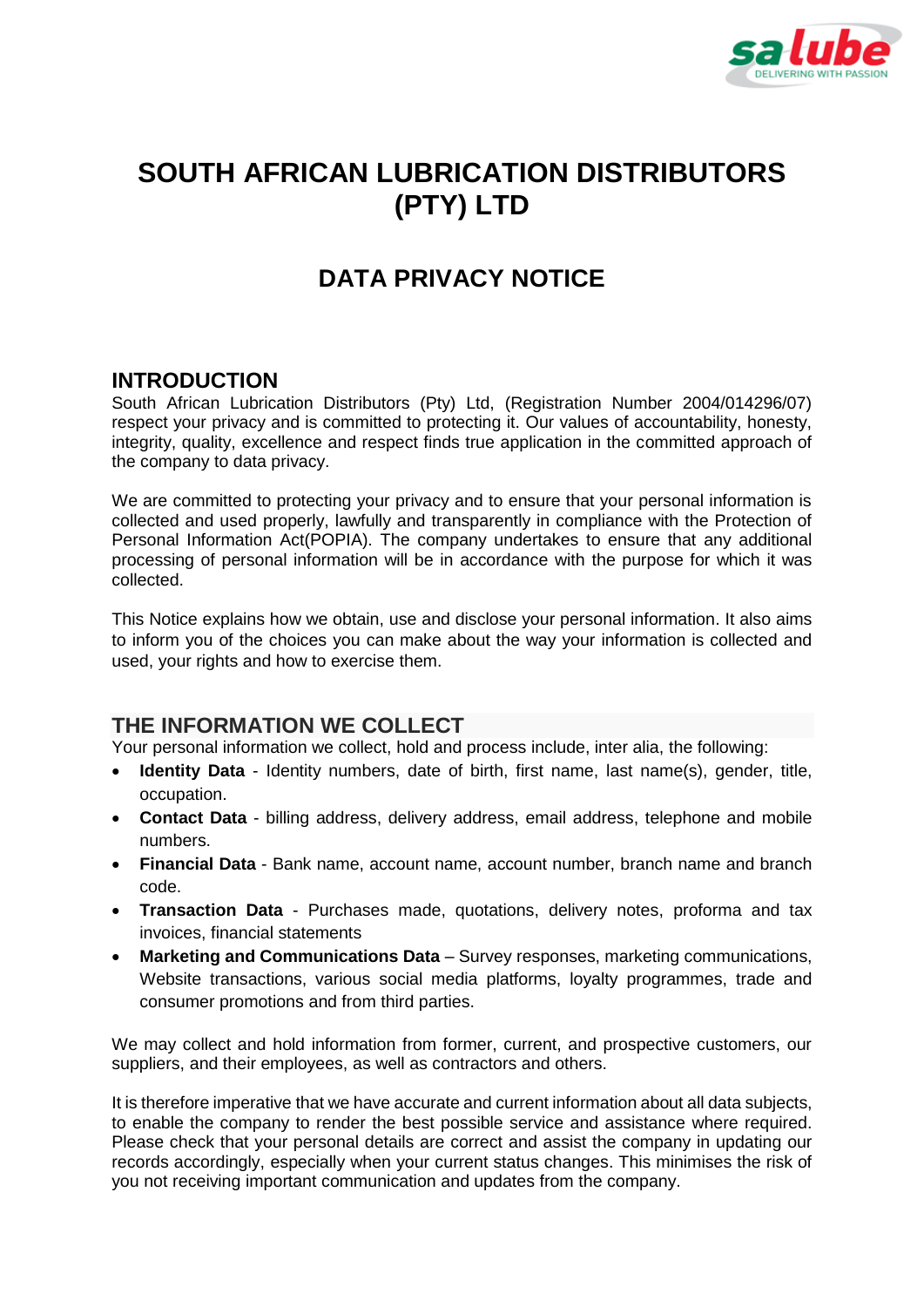

## **PURPOSES FOR WHICH WE USE YOUR INFORMATION**

Purpose for which we process your Personal Information is to ensure that we can provide you with the great customer service that you have become accustomed to from our company.

We may process your Personal Information, for among other reasons, the following:

- Market research or customer satisfaction research
- Use data analytics to improve our website, products/services, marketing, customer relationships and experiences
- Respond to any communication received from you, which may include instructions, requests, queries, complaints and questions;
- Collect and recover all monies owed to us
- Keep our records relevant and current with your contact details, for the administrative, marketing, strategic planning, product or service improvement and development, total quality management, survey and research purposes, our partners and service providers details
- Process and deliver orders or collecting rejected orders

Personal Information shall be exclusively collected for the specific defined and lawful purpose of conducting business.

The company may also disclose your personal information for law enforcement and other legitimate reasons. We shall endeavour to protect its continued confidentiality to the best of our abilities and the measures put in place.

## **OUR DATA COLLECTION METHODS**

We make use of different methods to collect data from and about you and this includes:

- Credit Application: Direct interaction with the company when you apply for credit and filling our credit application form.
- Cash Purchases: We collect your personal information when you make cash purchases of our products.
- Request for Quotation: We collect your personal information when you make a request for quotation.
- Automated technologies or interactions. As you interact with our website, we will automatically collect Technical Data about your equipment, browsing actions and patterns. We collect this personal data by using cookies and other similar technologies.
- Third parties or publicly available sources. We will receive personal data about you from various third parties and/or public sources
- Transactional Data: Online shopping and payment service providers such as Payfast, Shopify, are other sources we use to collect personal information

#### Limits on collection

We collect only the information that is required to provide our service, administer the service that we provide and communicate with you. We do not collect any other information, or allow information to be used for other purposes, without your express (i.e., verbal or written) consent, except where authorised to do so by law.

#### Is the supply of the information voluntary or mandatory?

Supplying of certain types of information is mandatory. If you,

1) Refuse to provide your personal information which we request;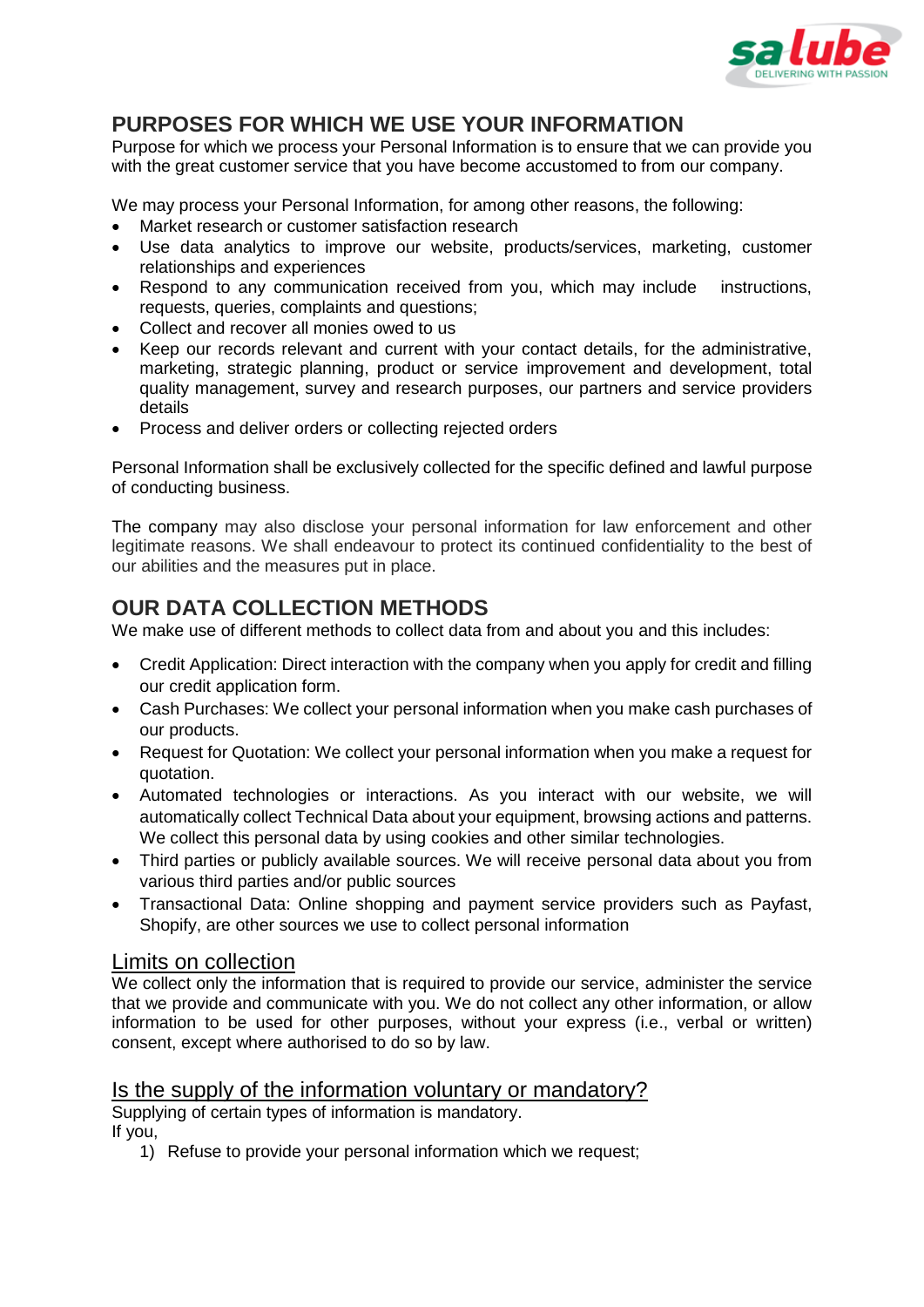

- 2) Do not consent to us handling your personal information in accordance with this Privacy Notice; or
- 3) Revoke any consent regarding the handling of your personal information by the company which you have previously given,

such refusal or revocation of previously given consent may prevent us from performing our services. Depending on your circumstances it may affect you and services we provide to you.

## **DISCLOURES OF PERSONAL INFORMATION**

#### 1. Our agents and sub-contractors

Your personal information may be shared with our agents and sub-contractors and selected third parties who process the information on our behalf.

#### 2. Disclosure to third parties

We may also disclose your personal information to third parties under certain circumstances. If you do not wish us to disclose this information to third parties, please contact us at the contact details set out above. We may, however, not be able to provide products or services to you if such disclosure is necessary.

#### 3. Disclosures authorised by law:

There are limited situations where we are legally required to disclose your personal information without your consent. These situations include, but are not limited to, reporting infectious diseases and fitness to drive, or by court order.

#### 4. Disclosures to all other parties:

Your express consent is required before we will disclose your information to third parties for any purpose other than to provide you with care or unless we are authorised to do so by law. Examples of disclosures to other parties requiring your express consent include, but are not limited to, third party medical examinations, enrolment in clinical (research) trials.

#### 5. Transfer the information to a third country.

We may transfer your information to a cloud database outside your country of domicile, potentially including countries which may not require an adequate level of protection for your Personal Information compared with that provided in your country.

#### **RIGHTS OF THE DATA SUBJECT**

We will take all reasonable steps to confirm your identity when you exercise your rights as the data subject.

- 1) The data subject, or competent person where the data subject is a minor, may withdraw his, her or its consent to procure and process his/her or its personal information, at any time, providing that the processing of the personal information was performed legally, prior to the request for the withdrawal.
- 2) A data subject, having provided adequate proof of identity, has the right to: request the company to confirm, free of charge, whether it holds personal information regarding the data subject; and request from the company a record or a description of the personal information relevant to the data subject held by the company, including information regarding the identity of all third parties, or categories of third parties, who have, or have had, access to the information.